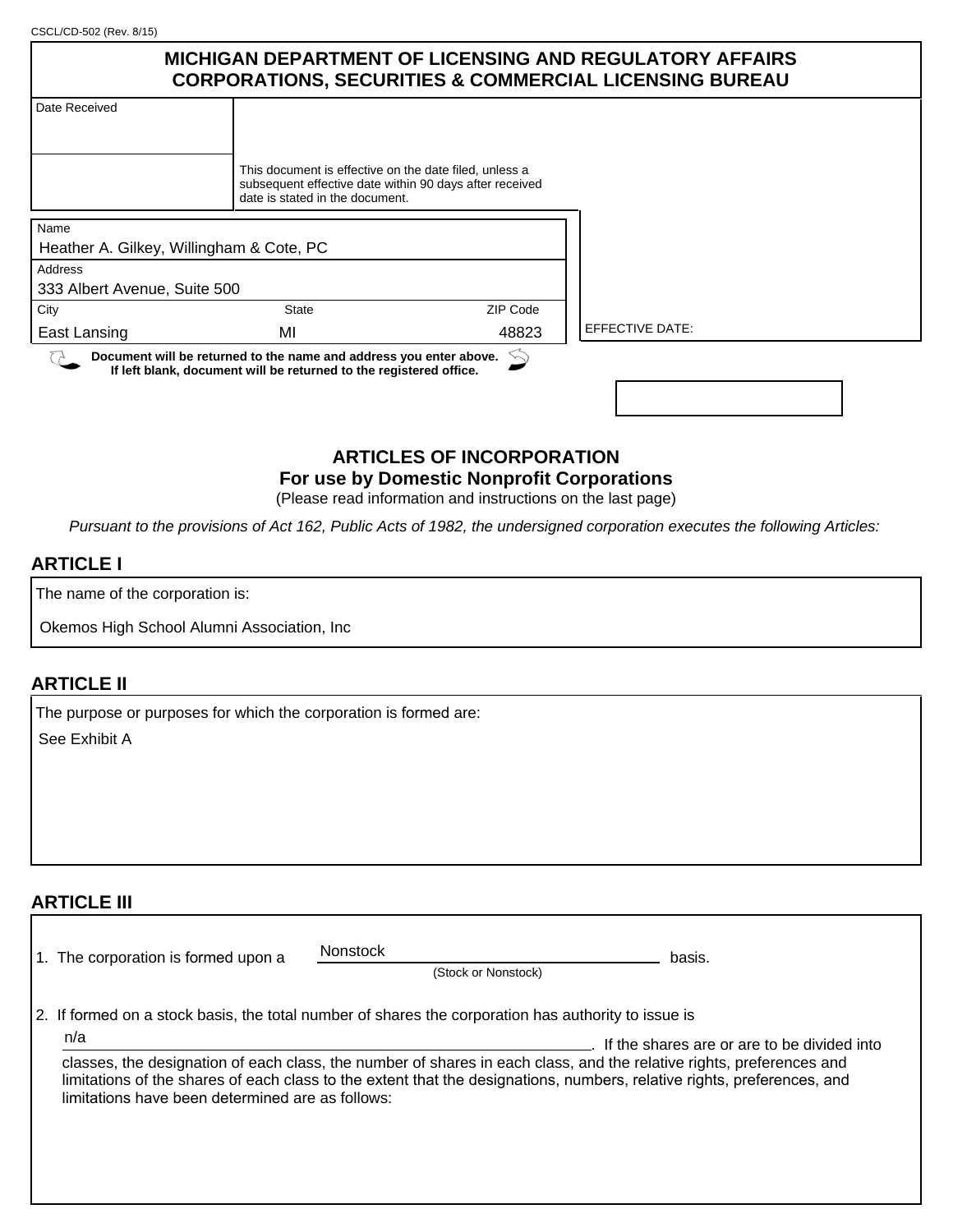# **ARTICLE III (cont.)**

|                                                                                                          | 3. a. If formed on a nonstock basis, the description and value of its real property assets are: (if none, insert "none")<br>none |        |  |
|----------------------------------------------------------------------------------------------------------|----------------------------------------------------------------------------------------------------------------------------------|--------|--|
|                                                                                                          | b. The description and value of its personal property assets are: (if none, insert "none")<br>none                               |        |  |
| The corporation is to be financed under the following general plan:<br>c.<br>contributions and donations |                                                                                                                                  |        |  |
| d.                                                                                                       | Directorship<br>The corporation is formed on a<br>(Membership or Directorship)                                                   | basis. |  |

# **ARTICLE IV**

| 1. The name of the resident agent at the registered office is:                       |              |                   |  |  |
|--------------------------------------------------------------------------------------|--------------|-------------------|--|--|
| Rod Ellis                                                                            |              |                   |  |  |
| 2. The address of its registered office in Michigan is:                              |              |                   |  |  |
| 1630 Foxcroft Road                                                                   | East Lansing | 48823<br>Michigan |  |  |
| (Street Address)                                                                     | (City)       | (ZIP Code)        |  |  |
| 3. The mailing address of the registered office in Michigan if different than above: |              |                   |  |  |
|                                                                                      |              | Michigan          |  |  |
| (Street Address or PO Box)                                                           | (City)       | (ZIP Code)        |  |  |

# **ARTICLE V**

| The name(s) and address(es) of the incorporator(s) is (are) as follows: |                               |  |  |
|-------------------------------------------------------------------------|-------------------------------|--|--|
| Name                                                                    | Residence or Business Address |  |  |
| 1630 Foxcroft Road, East Lansing, MI 48823<br>Rod Ellis                 |                               |  |  |
|                                                                         |                               |  |  |
|                                                                         |                               |  |  |
|                                                                         |                               |  |  |
|                                                                         |                               |  |  |
|                                                                         |                               |  |  |
|                                                                         |                               |  |  |
|                                                                         |                               |  |  |
|                                                                         |                               |  |  |
|                                                                         |                               |  |  |
|                                                                         |                               |  |  |
|                                                                         |                               |  |  |
|                                                                         |                               |  |  |
|                                                                         |                               |  |  |
|                                                                         |                               |  |  |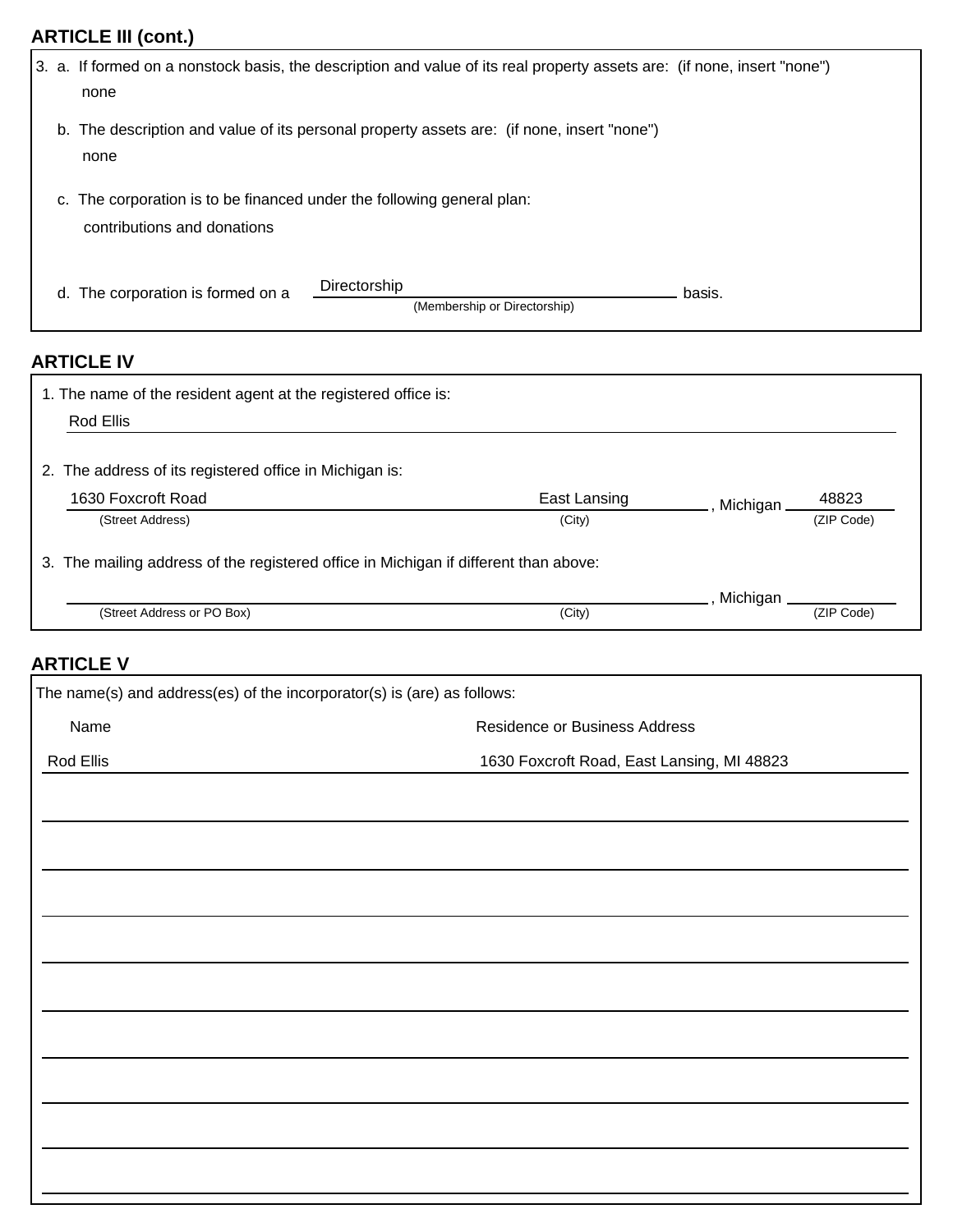Use space below for additional Articles or for continuation of previous Articles. Please identify any Article being continued or added. Attach additional pages if needed.

See Exhibit A for Articles VI-X.

| I, (We), the incorporator(s) sign my (our) name(s) this $\frac{19th}{190}$ day of $\frac{19th}{190}$ |  | April | 2017 |
|------------------------------------------------------------------------------------------------------|--|-------|------|
|                                                                                                      |  |       |      |
|                                                                                                      |  |       |      |
|                                                                                                      |  |       |      |
|                                                                                                      |  |       |      |
|                                                                                                      |  |       |      |
|                                                                                                      |  |       |      |
|                                                                                                      |  |       |      |
|                                                                                                      |  |       |      |
|                                                                                                      |  |       |      |
|                                                                                                      |  |       |      |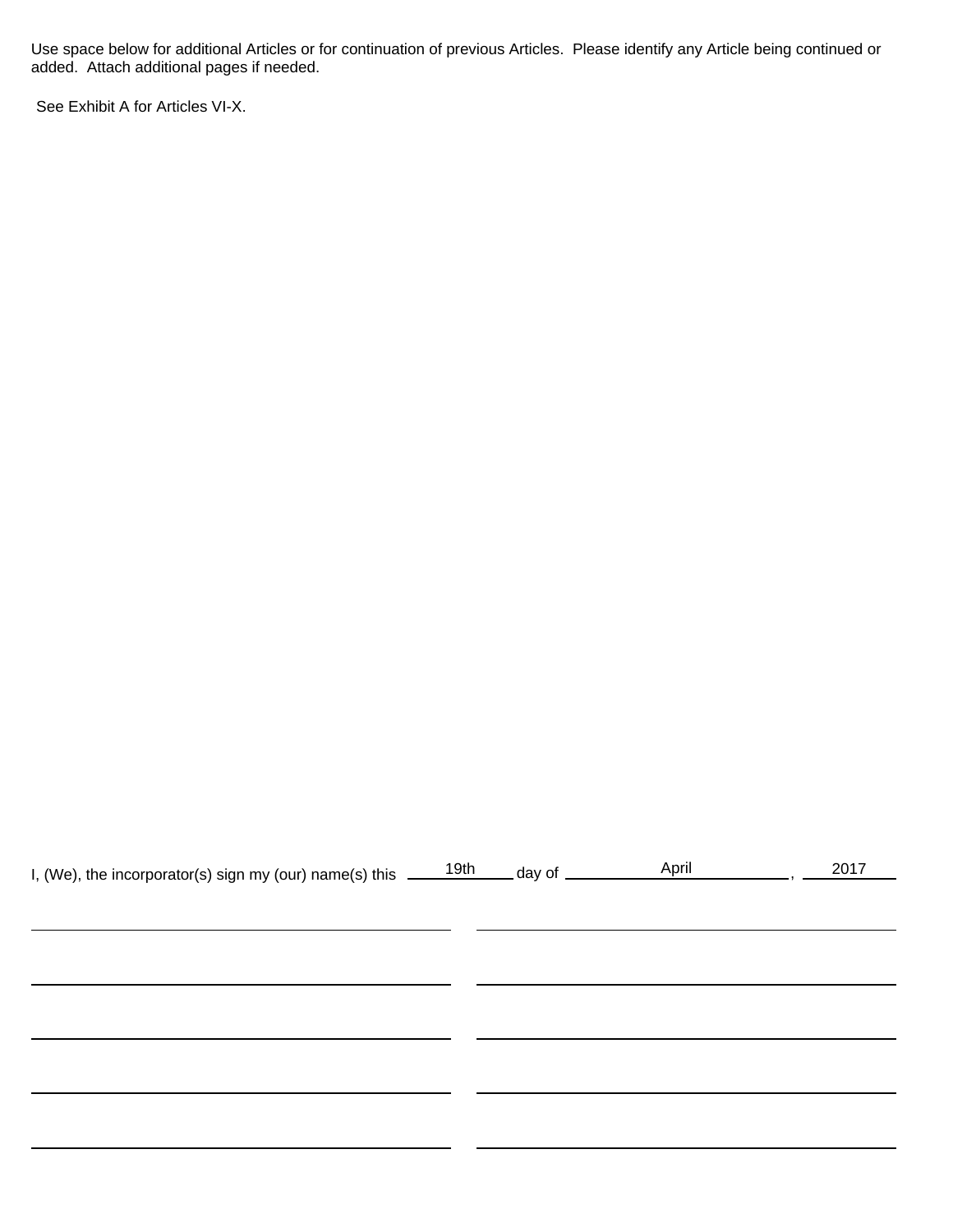Business Telephone Number (517 ) 351-6200

#### **INFORMATION AND INSTRUCTIONS**

- 1. This form may be used to draft your Articles of Incorporation. A document required or permitted to be filed under the act cannot be filed unless it contains the minimum information required by the act. The format provided contains only the minimal information required to make the document fileable and may not meet your needs. This is a legal document and agency staff cannot provide legal advice.
- 2. Submit one original of this document. Upon filing, the document will be added to the records of the Corporations, Securities & Commercial Licensing Bureau. The original will be returned to your registered office address, unless you enter a different address in the box on the front of this document.

Since this document will be maintained on electronic format, it is important that the filing be legible. Documents with poor black and white contrast, or otherwise illegible, will be rejected.

- 3. This document is to be used pursuant to the provisions of Act 162, P.A. of 1982, by one or more persons for the purpose of forming a domestic nonprofit corporation.
- 4 . Article II The purpose for which the corporation is formed must be included. It is not sufficient to state that the corporation may engage in any activity within the purpose for which corporations may be formed under the Act.
- 5. Article III The corporation must be formed on a stock or nonstock basis. Complete Article III(2) or III(3) as appropriate, but not both. Real property assets are items such as land and buildings. Personal property assets are items such as cash, equipment, fixtures, etc. The dollar value and description must be included. If there is no real and/or personal property, write in "none".
- 6. A domestic nonprofit corporation may be formed on either a membership or directorship basis. A membership corporation entitles the members to vote in determining corporate action. If formed on a directorship basis, the corporation may have members but they may not vote and corporate action is determined by the Board of Directors.
- 7. Article IV A post office box may not be designated as the address of the registered office.
- 8. Article V The Act requires one or more incorporators. Educational corporations are required to have at least three (3) incorporators. The address(es) should include a street number and name (or other designation), city and state.
- 9. This document is effective on the date endorsed "filed" by the Bureau. A later effective date, no more than 90 days after the date of delivery, may be stated as an additional article.
- 10. The Articles must be signed in ink by each incorporator listed in Article V. However, if there are 3 or more incorporators, they may, by resolution adopted at the organizational meeting by a written instrument, designate one of them to sign the Articles of Incorporation on behalf of all of them. In such event, these Articles of Incorporation must be accompanied by a copy of the resolution duly certified by the acting secretary at the organizational meeting and a statement must be placed in the articles incorporating that resolution into them.
- 11. **FEES:** Make remittance payable to the State of Michigan. Include corporation name on check or money order. FILING AND FRANCHISE FEE.........................................................................................................................**\$20.00**

Submit with check or money order by mail:

 Michigan Department of Licensing and Regulatory Affairs Corporations, Securities & Commercial Licensing Bureau Corporations Division P.O. Box 30054 Lansing, MI 48909

To submit in person:

2501 Woodlake Circle Okemos, MI Telephone: (517) 241-6470

Fees may be paid by check, money order, VISA, Mastercard or Discover when delivered in person to our office.

MICH-ELF (Michigan Electronic Filing System):

First Time Users: Call (517) 241-6470, or visit our website at http://www.michigan.gov/corporations Customer with MICH-ELF Filer Account: Send document to (517) 636-6437

LARA is an equal opportunity employer/program. Auxiliary aids, services and other reasonable accommodations are available upon request to individuals with disabilities.